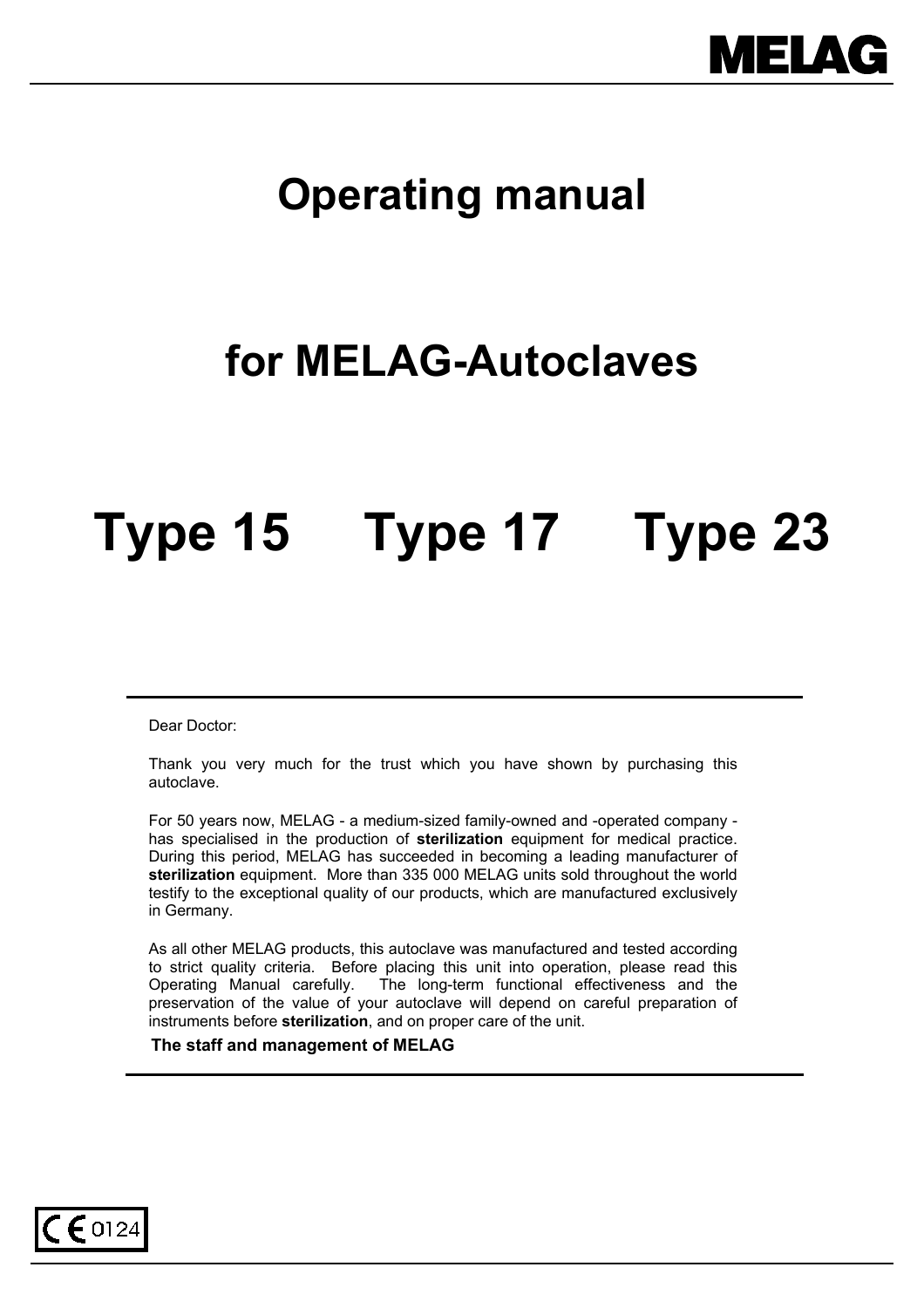## To ensure the functional effectiveness of this unit and to preserve its value:

- 1. Prepare the instruments to be sterilized carefully<br>2. Take proper care of the autoclave
- 
- 3. Use only pure distilled or demineralised water

#### **Content:**

|              |     |                                                                             | Page |  |  |
|--------------|-----|-----------------------------------------------------------------------------|------|--|--|
| 1            |     |                                                                             |      |  |  |
|              | 1.1 |                                                                             |      |  |  |
|              | 1.2 |                                                                             |      |  |  |
|              | 1.3 |                                                                             |      |  |  |
|              | 1.4 |                                                                             |      |  |  |
|              | 1.5 |                                                                             |      |  |  |
|              | 1.6 | INSTRUCTIONS FOR INSPECTION AND CARE OF THE DOOR AND DOOR-LOCK COMPONENTS 4 |      |  |  |
|              | 1.7 |                                                                             |      |  |  |
| $\mathbf{2}$ |     |                                                                             |      |  |  |
|              | 2.1 |                                                                             |      |  |  |
|              | 2.2 |                                                                             |      |  |  |
|              | 2.3 |                                                                             |      |  |  |
| 3            |     |                                                                             |      |  |  |
|              | 3.1 |                                                                             |      |  |  |
|              | 3.2 |                                                                             |      |  |  |
|              | 3.3 |                                                                             |      |  |  |
|              | 3.4 |                                                                             |      |  |  |
|              | 3.5 |                                                                             |      |  |  |
|              | 3.6 |                                                                             |      |  |  |
| 4            |     |                                                                             |      |  |  |
|              | 4.1 |                                                                             |      |  |  |
|              | 4.2 |                                                                             |      |  |  |
| 5            |     |                                                                             |      |  |  |
|              | 5.1 |                                                                             |      |  |  |
|              | 5.2 |                                                                             |      |  |  |
|              | 5.3 |                                                                             |      |  |  |
|              | 5.4 |                                                                             |      |  |  |
|              | 5.5 |                                                                             |      |  |  |
|              | 5.6 |                                                                             |      |  |  |
|              | 5.7 |                                                                             |      |  |  |
| 6            |     |                                                                             |      |  |  |
| 7            |     | TAKING THE AUTOCLAVE OUT OF OPERATION/TRANSPORT/RE-INSTALLATION  12         |      |  |  |
| 8            |     |                                                                             |      |  |  |
|              |     |                                                                             |      |  |  |
|              | 8.1 |                                                                             |      |  |  |
|              | 8.2 |                                                                             |      |  |  |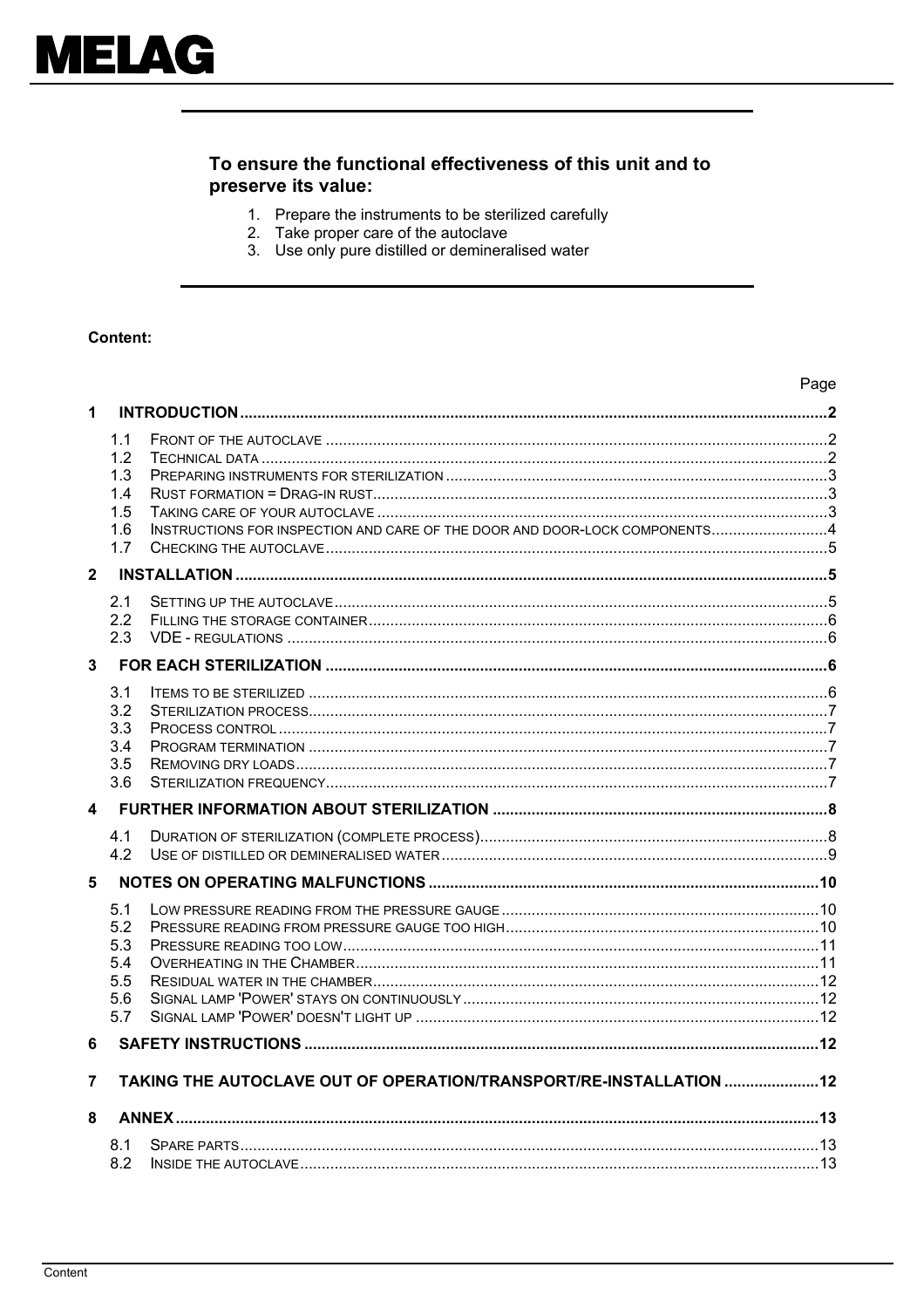## <span id="page-2-0"></span>**1 Introduction**

## <span id="page-2-1"></span>**1.1 Front of the autoclave**



- 
- 
- 
- 
- 4 Switch "Drying" 10 Pressure selection
- 5 Signal lamp "Power" 11 Adjustable feet
- 
- 
- 
- 9 Switch "Water inlet" examining the water level<br>10 Pressure selection
- -
- 1 Housing lid 6 Thermometer 12 Outlet for draining<br>2 Cooling rests 7 Signal lamp "Heating" distilled or deminer

2 Cooling rests 7 Signal lamp "Heating" distilled or demineralised water<br>(for trays, etc.) 8 Timer switch 13 Inspection cut-away for (for trays, etc.) a example and the Suitch of trays, etc.) a examining the water levice of the Suitch Twater inlet the examining the water levice of the Suitch Twater inlet the examining the water levice of the Suitch Twat

## <span id="page-2-2"></span>**1.2 Technical data \_\_\_\_\_\_\_\_\_\_\_\_\_\_\_\_\_\_\_\_\_\_\_\_\_\_\_\_\_\_\_\_\_\_\_\_\_\_\_\_\_\_\_\_\_\_\_\_\_\_\_\_\_\_\_\_\_\_**

|                                           |                                          | Type 15                               | Type 17          | Type 23                               |
|-------------------------------------------|------------------------------------------|---------------------------------------|------------------|---------------------------------------|
|                                           | Sterilization chamber (diameter X depth) | 15 X 38 cm                            | 18 X 42 cm       | 23 X 45 cm                            |
| Max. load:                                |                                          |                                       |                  |                                       |
|                                           | Instruments (with trays)                 | $2$ kg                                | $3$ kg           | 4 kg                                  |
| Textiles                                  |                                          | 150 <sub>g</sub>                      | 200 <sub>g</sub> | 500 <sub>q</sub>                      |
| Electrical power supply, (AC)             |                                          | 230 V / 1560 W                        | 230 V / 1350 W   | 230 V / 1970 W                        |
| sterilization<br>Water<br>consumption per |                                          | 280 ml                                | 300 ml           | 300 ml                                |
| cycle                                     |                                          |                                       |                  |                                       |
| Pressure range:                           | 1 bar program                            |                                       |                  | 1.0 bar (121°C) up to 1.4 bar (126°C) |
| Pressure range:<br>2 bar program          |                                          | 2.0 bar (134°C) up to 2.5 bar (138°C) |                  |                                       |
| Operating time:                           | 1 bar program                            |                                       | 50 minutes       | 50 minutes                            |
| Operating time:                           | 2 bar program                            | 30 minutes                            | 30 minutes       | 30 minutes                            |
|                                           | Break between 2 sterilization cycles     | 30 minutes                            | 30 minutes       | 30 minutes                            |
| Mains-fuse 2x                             |                                          | 12,5A/T                               | 12,5A/T          | 12,5A/T                               |
| Drying time                               |                                          | As required                           |                  |                                       |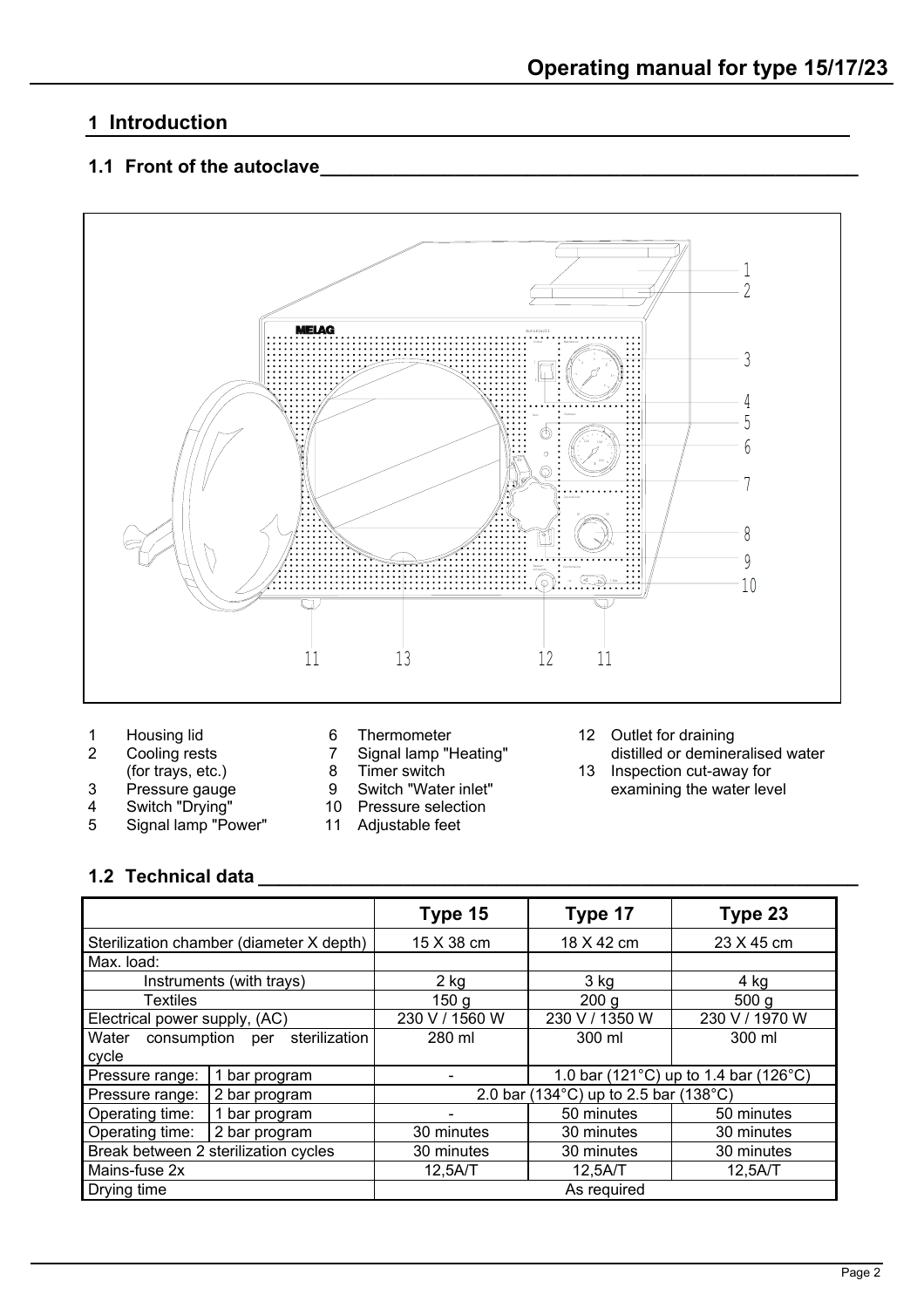## <span id="page-3-0"></span>**1.3 Preparing instruments for sterilization**

#### **MELAG - non-rusting materials**

All parts of MELAG autoclaves which come into contact with steam are made of non-rusting materials. The pressure chamber, storage container, and tray rack assembly are of stainless steel, pipes carrying steam are made of copper, the chamber door is made of chrome-plated brass, and the trays are made of eloxated aluminium.

#### **Drag-in rust**

The use of non-rusting materials excludes the formation of rust as a result of the components of the autoclave. Where rust forms in the autoclave or on the items being sterilized, investigations have repeatedly shown that this rust has been brought in from other sources. It should be borne in mind that rust can form even on the best quality stainless steel instruments, for example as a result of improper treatment with chemical agents or disinfectant during preparation for sterilization.

#### **Preparations of items for sterilization**

The example of drag-in rust shows how important it is to prepare items properly for sterilization. In particular, the following points should be observed: The instruments should be disinfected and cleaned immediately after use in accordance to UVV/VBG

#### <span id="page-3-1"></span>**1.4 Rust formation = Drag-in rust**

As already explained, the non-rusting materials used in the autoclave cannot give rise to rust formation in the autoclave!

Where rust forms this is "drag-in rust". This originates from instruments or other metallic objects carrying traces of rust, even though they are made of stainless steel, or are made of normal steel but have a damaged galvanic coating. Often a single rusty instrument is enough to pass rust on to other instruments or to lead to film rust forming in the autoclave and resulting to corrosion damage.

#### <span id="page-3-2"></span>**1.5 Taking care of your autoclave \_\_\_\_\_\_\_\_\_\_\_\_\_\_\_\_\_\_\_\_\_\_\_\_\_\_\_\_\_\_\_\_\_\_\_\_\_\_\_\_\_\_\_\_\_**

#### **Every week**

#### Cleaning the autoclave chamber

The autoclave chamber and the door surfaces should be cleaned at least once a week. To do this, the trays and the tray rack assembly should be withdrawn from the chamber. The chamber can then be wiped out with a soft cloth or a (non-abrasive) sponge. Stubborn spots can be removed using small quantities of a mild commercial steel cleaning agent, taking care that none gets into the pipes attached to the autoclave chamber. Do not use abrasive cleaners such as steel wool or a wire brush. Alkaline cleaning agents or products containing chlorine alkaline must not be used. Spots on stainless steel can be removed using 5% oxalic acid.

#### Door gasket

The door gasket should be checked once a week for signs of wear and damage. It should be

cleaned with a mild commercial cleaning agent.

103 with a disinfectant and/or cleaning solution. The solutions should be used in the correct concentration and care should be taken to adhere precisely to the correct immersion times! It is advisable to make use of appropriate cleaning aids such as an ultrasound cleaning unit, or a thermodesinfector.

Cleaning the instruments before sterilization is also very important in order to avoid introducing dirt and contamination which can separate from the instruments under steam pressure and block the filters, jets, and valves of the autoclave! Above all, locks, joints and hinges of instruments must be thoroughly cleaned with a brush. Cleaning and disinfecting agents should be washed off thoroughly with clear water, again using a brush. Residues of cleaning and disinfectant chemicals must under no circumstances find their way into the autoclave, since they can give rise to corrosion! Finally, swill with demineralised water and then dry the instruments well.

#### **Brand-new instruments**

The cleaning procedures described above are also necessary for brand-new instruments, since these often carry small amounts of oil, fat and soiling from the manufacturing process.

Therefore the pressure chamber should be wiped out regularly, in order to avoid the formation of film rust. Rust which forms on the pressure chamber, storage container, or on the tray rack assembly must be removed using small amounts of a mild commercial cleaning agent for stainless steel. Do not use steel wool or a steel brush! In order to clean the pressure chamber withdraw the tray rack assembly. Dispose of instruments which are causing rust!

#### **Every two weeks**

Demineralized/distilled water storage container Every two weeks, the demineralised/distilled water

storage container should be emptied by opening the outlet (12). If necessary clean the container, e.g. using a bottle cleaning brush and warm water with a detergent additive. Swill out well with water and refill with demineralized/distilled water (for the water quality see Section 4.2).

#### **Note!**

#### Door spindle

The spindle of the door lock is important for the safe operation of the autoclave, **and must be regularly lubricated with silicone grease**. Any signs of wear should be reported immediately to an authorised technician, who will examine and if necessary replace it.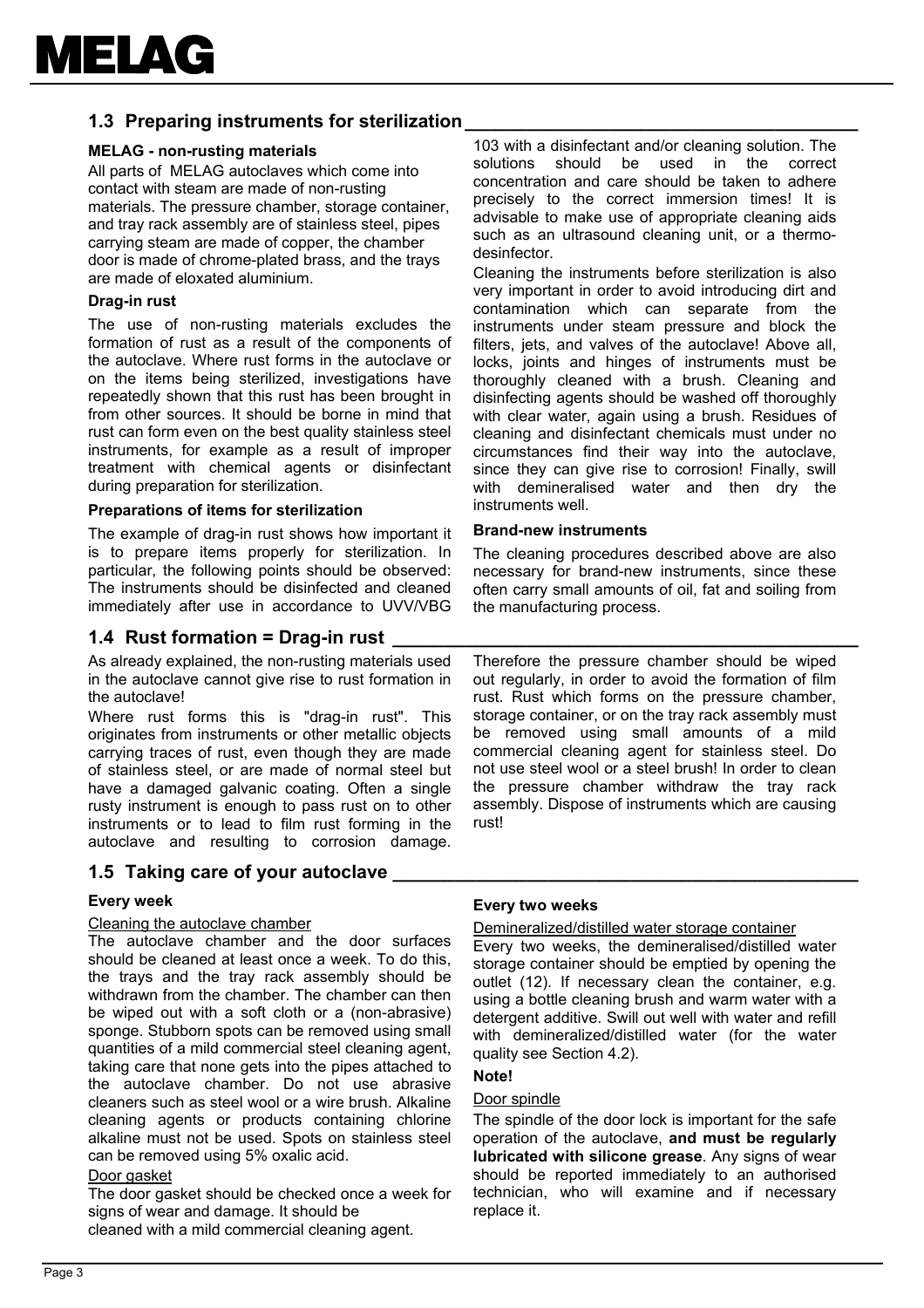## <span id="page-4-0"></span>**1.6 Instructions for inspection and care of the door and door-lock components \_\_\_\_\_\_**

In order to prevent premature wear, it is absolutely necessary to keep the following components well lubricated at all times: the threaded spindle of the palm grip hand knob, the hinges of the lock yoke, and the pressure locking bar. Use the following lubricant: plain-bearing grease (*Gleitfett*, MELAG art. no. 24355), or an equivalent silicone grease, or Molykote® .

The signs in the diagrams below indicate that the lock components of the door have become subject to excessive wear. If any of the following signs appear, then the device must be inspected by a MELAG customer-service representative, or an authorized technician from a specialist dealer:



#### **Warning!**

The hinge bolts must absolutely remain completely inserted (flush) in the latch and in the hinge yoke of the locking pressure bar (left side)



#### **Warning!**

If the bolt moves out of place upward or downward as shown here, and is not flush, do not use the autoclave. Call the technical customer service for repair before using the device.

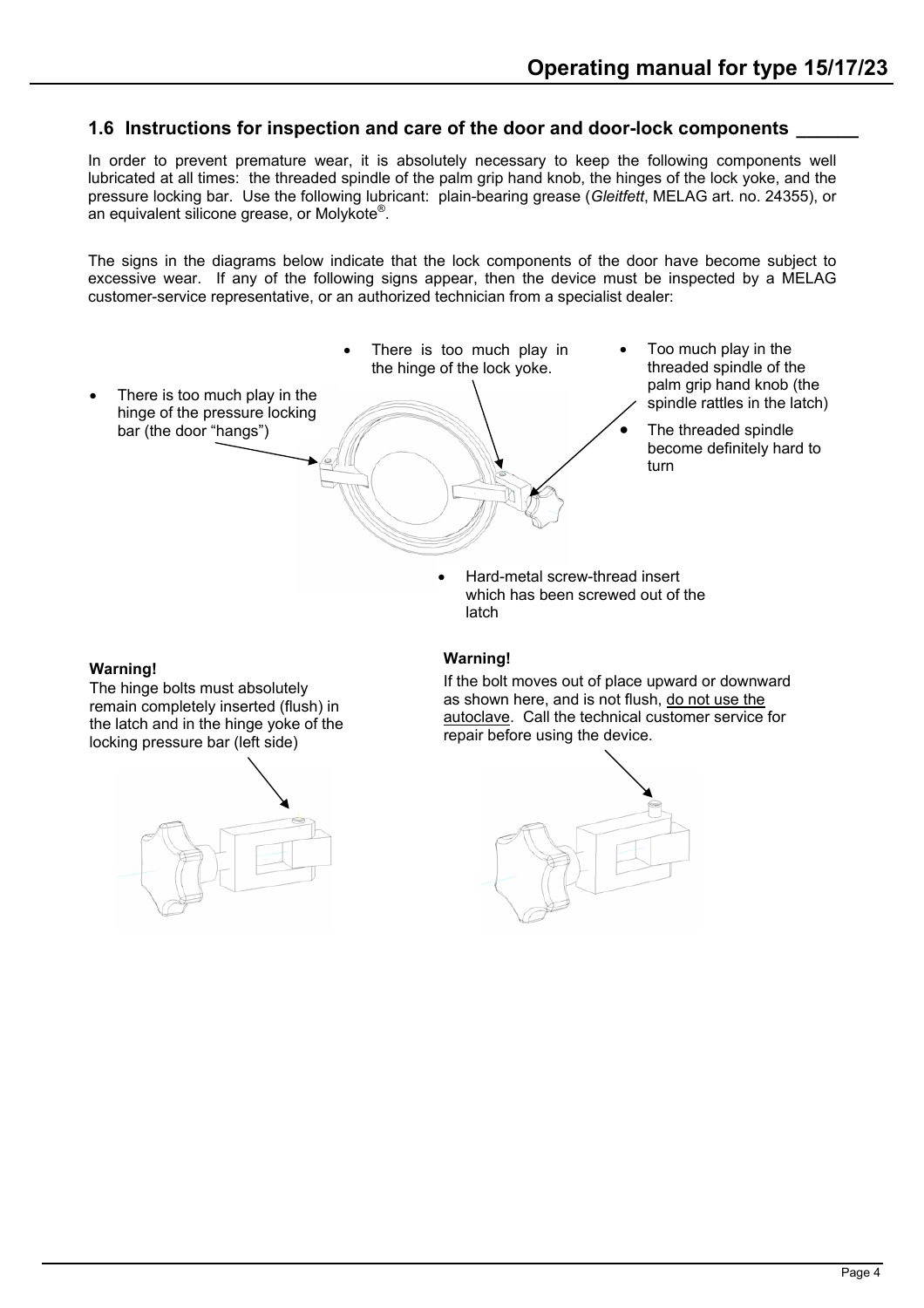

## <span id="page-5-0"></span>**1.7 Checking the autoclave**

#### **Regular check**

The operator of the autoclave can use the control instruments and the sterilization times as a check that the sterilization is effective. In Program 2 bar the pressure gauge should show between 2 and 2.1 bar (*or for 1 bar between 1 and 1.1 bar*) for at least 5 minutes (*20 minutes*) and at the same time the thermometer should read 134 to 135<sup>o</sup>C (120 to *121°C*).

#### **Periodical check (every half year )**

DIN 58 946 Part 8 Section 3.2 recommends:

"The periodical inspection shall be carried out in situ at regular intervals, e.g. every six months. This shall establish that the small sterliser when used in accordance with the operating instructions sterlises properly."

Hygiene Institutes and other official medicinal test laboratories are able to supply test spores, evaluate these after sterilization, and provide confirmation of the results on a test certificate.

In accordance with DIN 58 946 Part 4 and DAB 10 (*Deutsches Arzneimittelbuch*) the testing of steamautoclaves shall be carried out with spores of "**Bacillus Stearothermophilus**" (e.g. ATCC 7953, Paper Spore Strips, Oxoid, Cd. No.: BR 23).

For the MELAG Types 15, 17 and 23 (chamber volume  $>5$  dm<sup>3</sup>), DIN 58 946 Part 8 specifies the use of five bioindicators (plus one positive control sample).

Prepacked test spores (e.g. spore strips in packed in paper, or test tubes, e.g. "Attest") shall **not be packed again before being placed in the autoclave**.

#### **Note:**

If the spores are contained in a tube which only has perforations at one end (e.g. "Attest", 3M, which has the perforations in the brown end cap), then this should never be placed in the autoclave so that the perforations are on top. The autoclave works using gravitation drainage, so the perforations should be at the bottom, or at least on the side, as is the case if the tubes are laid in the autoclave.

If you receive "hand made" spore samples, which have already been sealed in a paper-foil packaging, then care must be taken that the steam has full access to the paper side of the packaging. As above, the items to be sterilized should be placed in the autoclave with the paper either facing downwards or to the side.

## <span id="page-5-1"></span>**2 Installation**

#### <span id="page-5-2"></span>**2.1 Setting up the autoclave**

#### **Space requirements**

The autoclave must be installed at least 10 cm away from an adjacent wall or upright surface on each side. The clear space above the autoclave shall be at least 30 cm. The correct positioning of the autoclave is very important for good sterilization results. The installation, and reinstallation if the autoclave is moved to another position, should be carried out with great care.

#### **Setting up correctly - horizontally**

This MELAG autoclave is filled directly with water. This convenient feature requires that the autoclave is set up horizontally on a flat, stable surface. The chamber is installed in the autoclave at a slight angle so that the distilled / demineralised water can only be seen in the inspection cut-away (13) when the necessary quantity of water has been filled in the chamber.

#### **Setting up incorrectly - "sloping forward"**

However, if the surface on which the autoclave has been installed slopes forward, then the distilled or demineralised water will already be visible at the inspection cut-away before the necessary amount has been introduced into the chamber. This means

that there will not be enough distilled or demineralised water to reach the required pressure in the chamber, and the pressure of 2 bar will not be reached and held for approx. 5 minutes, or the constant pressure of 1 bar will not be maintained for the necessary 20 minutes.

#### **Setting up incorrectly - "sloping backward"**

If the autoclave is set up on a surface that slopes backwards, then too much distilled or demineralised water will be filled into the autoclave. The distilled or demineralised water not used during the sterilization will remain in the autoclave, but this will not be harmful for the operation of the autoclave.

#### **Adjusting**

In order to check that the autoclave is set up properly, a graduated measuring beaker is provided. The autoclave has been set up properly when: for Type 15: 280 ml , or for Types 17 and 23: 300 ml distilled / demineralised water has been filled into the empty autoclave from the front and the water can be seen in the inspection cut-away (13). If necessary, the feet at the front of the autoclave (11) should be adjusted until the water is visible.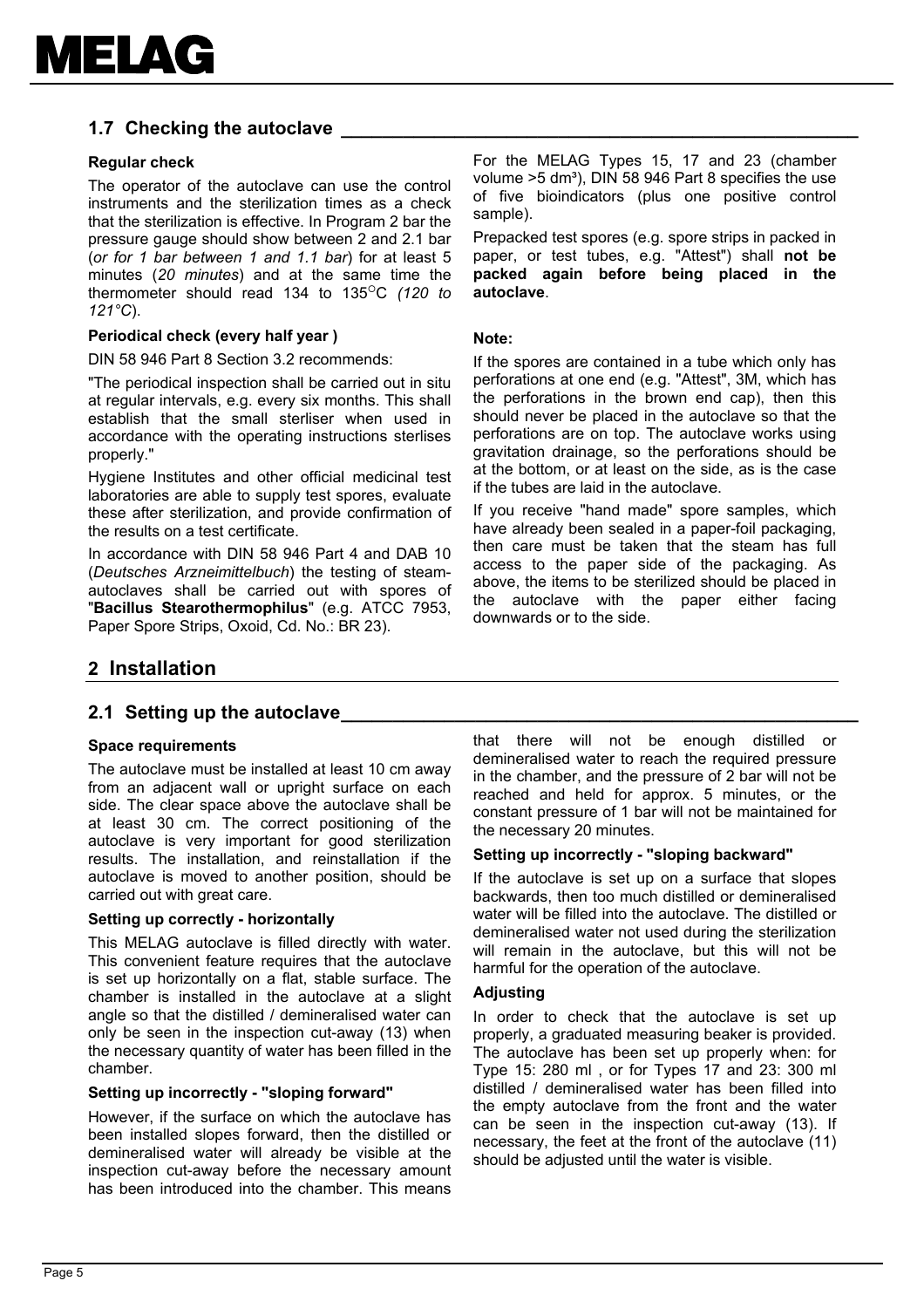## <span id="page-6-0"></span>**2.2 Filling the storage container \_\_\_\_\_\_\_\_\_\_\_\_\_\_\_\_\_\_\_\_\_\_\_\_\_\_\_\_\_\_\_\_\_\_\_\_\_\_\_\_\_\_\_\_\_\_**

To fill the storage container, remove the housing lid (1) on top of the autoclave and take off the lid of the storage container underneath it (see Sections 1.1 and 8.2).

The storage container should be filled with approximately 3 litres of demineralised/distilled water. Care should be taken to ensure that the water does not exceed the "MAX" level (C, 8.2), because the opening for the cooling loop (E) of flow nozzle at (B) must not be covered with water, otherwise it will not be possible to reach the necessary pressure. In

## <span id="page-6-1"></span>**2.3 VDE - regulations \_\_\_\_\_\_\_\_\_\_\_\_\_\_\_\_\_\_\_\_\_\_\_\_\_\_\_\_\_\_\_\_\_\_\_\_\_\_\_\_\_\_\_\_\_\_\_\_\_\_\_\_\_\_\_**

Under current VDE-regulations, this autoclave is not suited for use in areas where there are risks of explosion.

The autoclave must only be serviced and repaired by MELAG or by its authorised representatives (specialist dealers or customer services).

## <span id="page-6-2"></span>**3 For each sterilization**

## <span id="page-6-3"></span>**3.1 Items to be sterilized**

## **Tray rack assembly**

In order to prevent the items being sterilized from overheating as a result of the radiated heat in the chamber, the autoclave must not be operated without using the enclosed MELAG tray rack assembly. Trays or racks on which the items to be sterilized are laid, or containers (with or without lid) must be perforated (as described in detail in the BGA-Guidelines "Carrying out Sterilization 2.1.4.a Containers, as Annex to Section 7.1 of the "*Richtlinie für die Erkennung, Verhütung und Bekämpfung von Krankenhausinfektionen*").

## **Sterilization wrapping**

The items to be sterilized can be sealed in a transparent foil packaging, e.g. MELAfol<sup>®</sup> (one side paper, one side foil). The paper side of the packaging must face downwards. These sealed items must not be placed one on top of another on a tray. In order to improve drying, it is advisable to using a MELAG drying rack for the items in transparent packaging (MELAG Art. No. 283; fits only in Type 23). When sealing items, ensure that order to condense the steam and to avoid excess steam emission and the resultant increased use of distilled / demineralised water, the cooling loop (E) of the flow injector (B) and the pressure release (G) in the storage container should be well covered with water. The distilled / demineralised water should therefore be refilled at regular intervals, or even better, residual water should be drained away by opening the drainage tap (12) and the autoclave filled up with new distilled / demineralised water.

#### **Warning !**

The door frame, the autoclave chamber and the sterilized items are hot during and after the sterilization!

the seal itself is in accordance with German standard DIN 58953 Part 7 and has a minimum width of 8 mm. The MELAG foil sealing machine MELAsea<sup>/®</sup>101 produces a seal that is 10 mm wide.

#### **Sterilizing plastic articles**

**When sterilizing plastic articles pay careful attention to the maximum sterilization temperature specified by the manufacturer.** Direct contact of the products with the tray rack assembly should be avoided, since the items being sterilized may be damaged by the heat given off by the autoclave.

Plastic articles such as pipette tips should always be placed on the middle tray if possible. it is advisable to place them on a sheet of filter paper in order to avoid direct contact with the tray or container.

#### **Liquids**

These autoclaves are **not** suitable for the sterilization of liquids!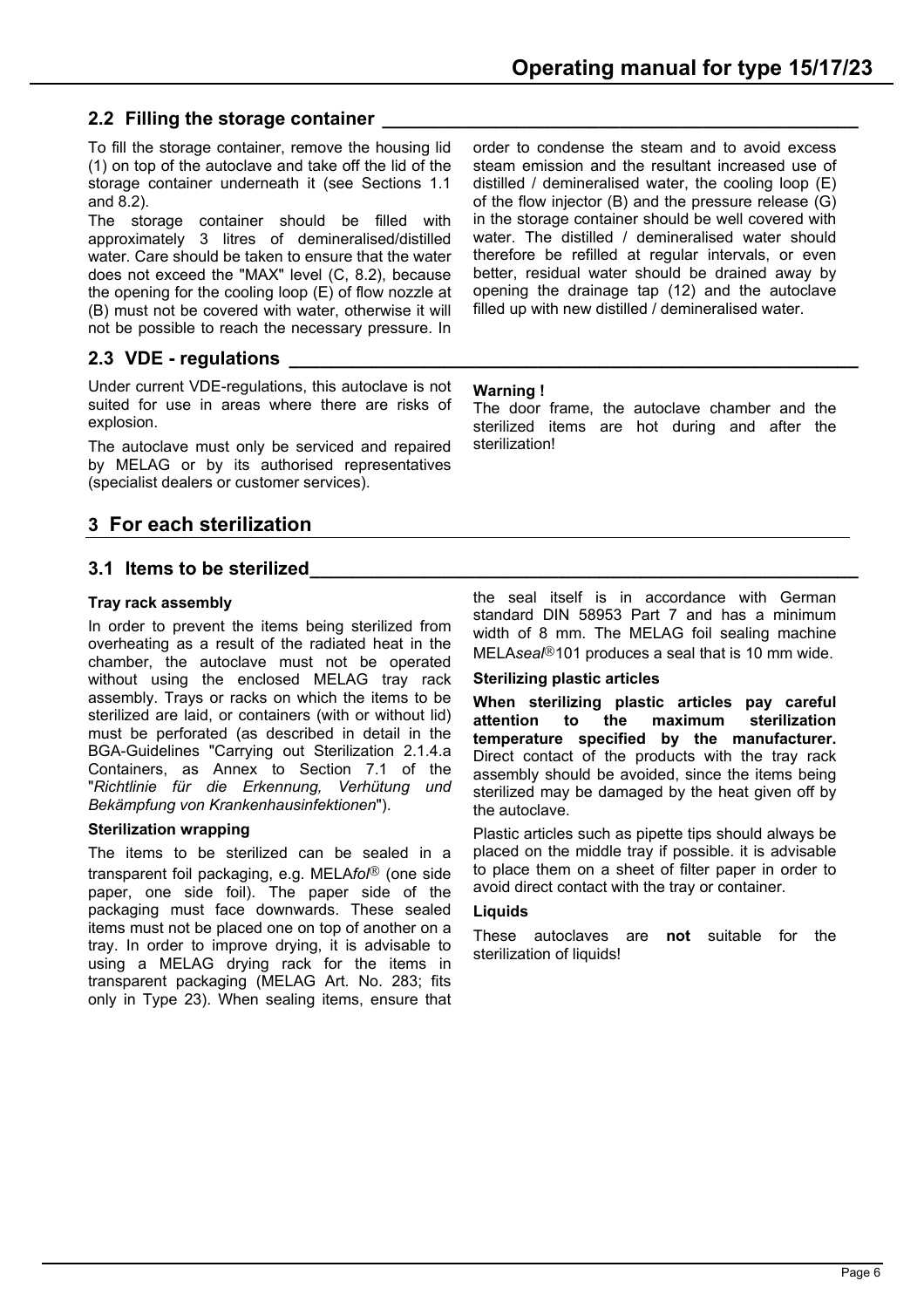## <span id="page-7-0"></span>**3.2 Sterilization process \_\_\_\_\_\_\_\_\_\_\_\_\_\_\_\_\_\_\_\_\_\_\_\_\_\_\_\_\_\_\_\_\_\_\_\_\_\_\_\_\_\_\_\_\_\_\_\_\_\_\_\_**

#### **1. Max. pressure indicator**

Reset the red maximum pressure indicator of the pressure gauge (3) to "0".

#### **2. Loading**

Trays or containers should be filled loosely with the instruments to be sterilized and inserted. Textiles should not be folded tightly or pressed into the sterilization containers. The maximum load for textiles must not be exceeded.

#### **3. Pressure selection (only type 17 and type 23)**

Depending on the type of load, the pressure selection (10) should be set to 1 bar or 2 bar (1 bar =120°C) is for rubber, textiles, etc.; 2 bar (=134°C) is for metal, glass, etc.; type 15 has only the 2 bar program).

#### **4. Filling with water**

The "water inlet" switch (9) is then set to "I". When water is visible in the inspection cut-out (13) return the switch to the "0" setting.

#### **5. Timer switch**

The timer switch (8) is set to correspond to the selected pressure (10) at either the 30 minutes or 50 minutes mark (Type 15: only 30 minutes). When the power is then switched on, the signal lamps (5) and (7) will light up. The electronic temperature regulator controls by means of the heating the temperature and the pressure; the white signal lamp "Heating" (7) goes on and off correspondingly.

#### <span id="page-7-1"></span>**3.3 Process control \_\_\_\_\_\_\_\_\_\_\_\_\_\_\_\_\_\_\_\_\_\_\_\_\_\_\_\_\_\_\_\_\_\_\_\_\_\_\_\_\_\_\_\_\_\_\_\_\_\_\_\_\_\_\_\_\_**

The red indicator on the pressure gauge (3) shows the maximum pressure reading during the

#### <span id="page-7-2"></span>**3.4 Program termination**

A program can be terminated at any time. Proceed as follows:

- 1. Turn timer switch (8) to "0"
- 2. Turn "Drying" switch (4) to "0" (if drying had been selected)

## <span id="page-7-3"></span>**3.5 Removing dry loads \_\_\_\_\_\_\_\_\_\_\_\_\_\_\_\_\_\_\_\_\_\_\_\_\_\_\_\_\_\_\_\_\_\_\_\_\_\_\_\_\_\_\_\_\_\_\_\_\_\_\_\_\_**

A way of ensuring that the load removed from the autoclave is dry and ready for use is to set "Drying" switch (4) to "I" immediately after the automatic release of pressure (pressure gauge reading "0"). The "Power" signal lamp (5) will be on continuously and the "Heating" signal lamp will go on and off at regular intervals. The door of the autoclave chamber should be kept ajar. The drying can go on as long as required for the load in question. To end the drying phase the "Drying" switch should be returned to "0". The "Power" and "Heating" signal lamps go out.

## **Warning! Door, chamber and load are hot!**

## <span id="page-7-4"></span>**3.6 Sterilization frequency \_\_\_\_\_\_\_\_\_\_\_\_\_\_\_\_\_\_\_\_\_\_\_\_\_\_\_\_\_\_\_\_\_\_\_\_\_\_\_\_\_\_\_\_\_\_\_\_\_\_\_**

#### **6. Close the door tightly**

**Important!** Only close the door after the timer switch has been set.

#### **7. End of the sterilization**

At the end of the time set with the timer (8) the power will be switched off and the solenoid valve for the "Rapid pressure release" opens automatically. The signal lamps (5) and (7) go out.

**Warning!** Do not open the door until the moving pressure gauge indicator has returned to "0".

#### **8. Drying**

In order to be able to cope with difficult drying tasks, the autoclave has a switch for "Drying" (4). It is possible to preselect the drying option before beginning the sterilization or to select it after the automatic rapid pressure release. The "Power" signal lamp will be on permanently and the "Heating" signal lamp will go on and off at intervals in order to maintain a temperature of approx. 120°C in the autoclave chamber until the "Drying" switch is returned to the "0" setting (the "Power" and "Heating" signal lamps will go out). For best drying results the door should be kept slightly open.

**Warning!** The chamber, door, trays, and sterilized instruments are hot! During the drying phase the thermometer will not display the temperature in the autoclave chamber.

sterilization cycle, which should correspond to the pressure selected with the switch (10).

- 3. Observe the pressure gauge (3) until the display falls to "0"
- 4. The door can now be opened.

During the drying the thermometer will not display the temperature in the autoclave chamber.

#### **Filter paper**

It has proved helpful to place a layer of filter paper in the tray on which to lay the instruments to be sterilized, and then to cover these with another sheet of filter paper.

#### **Cellulose or gauze**

Soaked cellulose or gauze should not be used to lay instruments on or to cover them, because the steam can dissolve out substances which can leave spots and discolorations on the items being sterilized.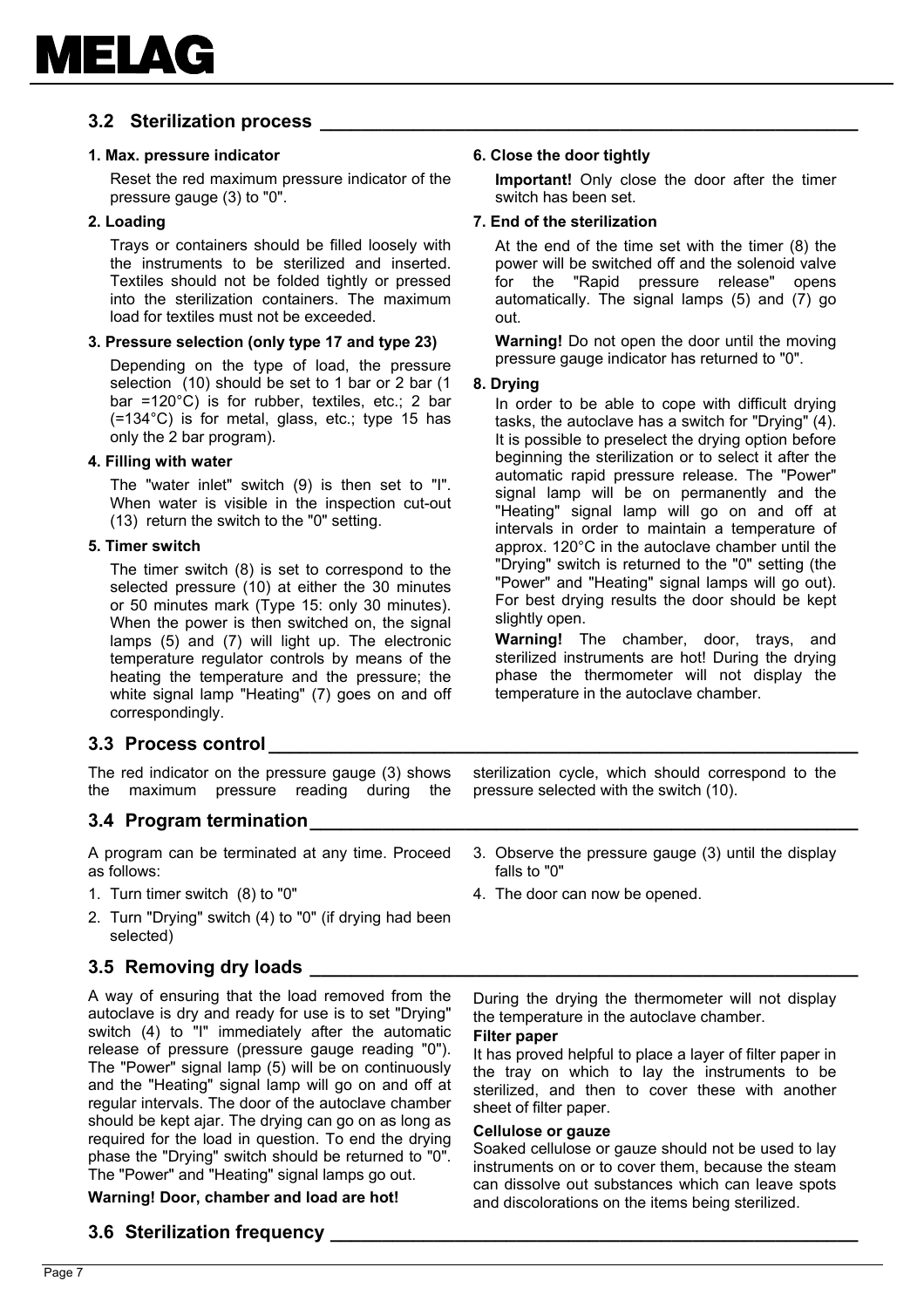The MELAG autoclaves can be used for approximately 8 sterilization cycles every day. This large number of cycles is possible because of the MELAG system, which only involves a relatively small amount of distilled / demineralised water being turned into steam for the sterilization and then condensed again afterwards.

#### **Breaks between cycles**

A sterilization cycle is completed when the timer has

## <span id="page-8-0"></span>**4 Further information about sterilization**

#### <span id="page-8-1"></span>**4.1 Duration of sterilization (complete process) \_\_\_\_\_\_\_\_\_\_\_\_\_\_\_\_\_\_\_\_\_\_\_\_\_\_\_\_\_\_\_\_\_**

#### **Running time**

at 2 bar (134°C) : 30 min

at 1 bar (120°C) : 50 min

Once the switch (8) has been set to 1 bar or 2 bar, the sterilization proceeds automatically until the rapid pressure release, without any need for further manual intervention. For the autoclave type 15, which is fixed at 2 bar (134°C), the running time is 30 minutes.

#### **Operational phases**

The overall running time for a sterilization cycle consists of various phases: a heating phase, ventilation phase, rise and equalisation phases, as well as the sterilization proper and an extra safety period which together make up the sterilization phase.

#### switched off. It is important to allow a break of at least 30 minutes before starting the next sterilization cycle. Otherwise the residual heat in the thick-walled autoclave chamber can lead to the thermostat switching off too soon during the following sterilization cycle so that the desired pressure will not be reached, or will not be maintained for a sufficiently long period.

returned to "O" or the "Drying" switch (4) has been

#### **Autoclave temperature**

The specified operating times must always be adhered to, whether starting with a cold or a hot autoclave, in order to ensure that the chamber is filled with saturated steam. Air is expelled through the flow nozzle (B) and the time required for this is constant, even if the autoclave is not starting from cold.

#### **Drying time and temperature**

Drying time: as required

Temperature: approx. 120°C

After operating the "Drying" switch (4) the autoclave chamber is heated to 120°C, and this temperature is maintained until the drying is switched off again.

**Warning!** The chamber, door, trays, and sterilized instruments are hot!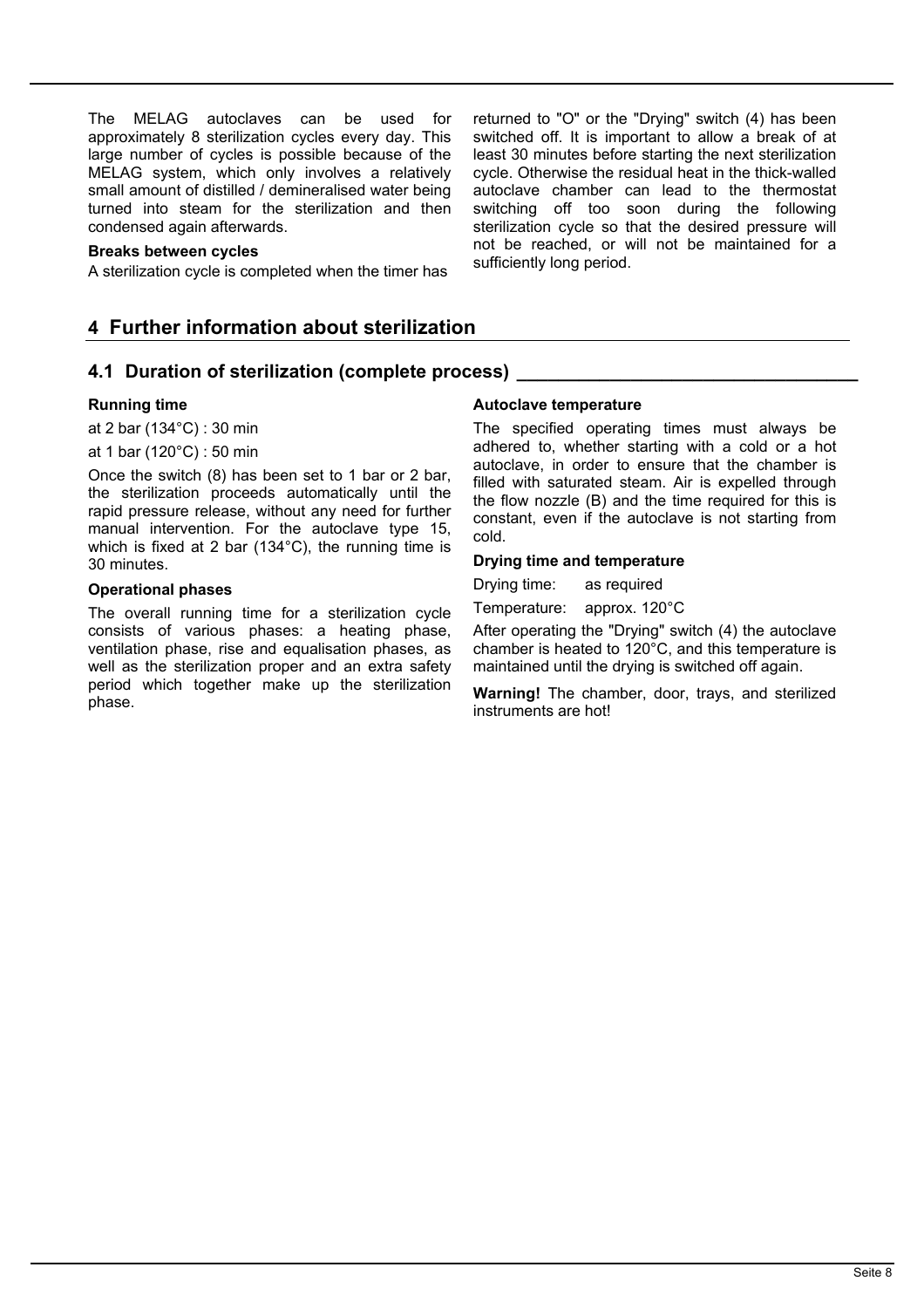

## **4.2 Use of distilled or demineralised water \_\_\_\_\_\_\_\_\_\_\_\_\_\_\_\_\_\_\_\_\_\_\_\_\_\_\_\_\_\_\_\_\_\_\_\_\_**

#### **Quality requirements**

For the steam sterilization it is important to use either distilled or demineralised water of sufficient quality.

A guideline for the preferred water quality is given in the following table which lists values in accordance with the European CEN Standard EN 285.

| <b>Conductivity</b>                      |        | 15      | $\mu$ S/cm <sup>*)</sup> | D              |
|------------------------------------------|--------|---------|--------------------------|----------------|
| <b>Evaporation residues</b>              |        | 10      | mg/l                     | V              |
| Silicone, SiO <sub>2</sub>               |        | 1       | mg/l                     | TI             |
| Iron                                     | $\leq$ | 0,2     | mg/l                     | m              |
| Cadmium                                  | $\leq$ | 0,005   | mg/l                     | P <sub>1</sub> |
| Lead                                     | $\leq$ | 0,05    | mg/l                     | lf<br>le       |
| Other heavy metals                       | $\leq$ | 0,1     | mg/l                     | 0ľ             |
| Chloride                                 | $\leq$ | 2       | mg/l                     | aι             |
| Phosphate                                | $\leq$ | 0,5     | mg/l                     | a<br>cc        |
| pH - value                               |        | 5 bis 7 |                          | F٥             |
| colourless, clear, without<br>Appearance |        |         |                          |                |
|                                          |        |         | residues                 |                |
| Hardness                                 | $\leq$ | 0,02    | mmol/l                   | sι<br>al       |

\* ) µS/cm = Mikro Siemens per centimeter

However, for the Type 15, 17 and 23 autoclaves it is also sufficient to use **demineralised water in accordance with VDE 510**, as long as the VDE requirements are strictly adhered to (conductivity on demineralisation  $\leq 10 \mu\text{S/cm}^*$ , as well as before use  $\leq$  30 µS/cm<sup>\*)</sup>. Specifications for the pH-value are identical with EN 285, and for evaporation residues similar).

Demineralised water meeting the specifications of VDE 510 or a local equivalent is widely available. The quality of the water (compliance with VDE 510) must be specifically mentioned on the label.

#### **Problems with impure water**

If water is used which is not sufficiently pure this can lead to the formation of scaling in the steam piping, on valves, and in the flow nozzle, and as a result the autoclave will no longer operate properly. The use of aggressive water ( $pH < 5$  or  $> 7$ ) can result in corrosion and other harmful effects in the autoclave.

#### **Formation of surface marks**

hout<br>The extent to which marks are formed on the surface of the instruments being sterilized depends also on the quality of the water used for steam generation.

Use only demineralised or distilled water for the steam sterilization.

## **4.2.1 Consumption \_\_\_\_\_\_\_\_\_\_\_\_\_\_\_\_\_\_\_\_\_\_\_\_\_\_\_\_\_\_\_\_\_\_\_\_\_\_\_\_\_\_\_\_\_\_\_\_\_\_\_\_\_\_\_\_\_**

<span id="page-9-0"></span>The amount of water in the storage container is reduced for every sterilization by the amount which is not recovered but escapes as steam. The extent of such losses is dependent on various factors.

#### **Frequency of sterilization**

If sterilizations are carried out very frequently, this can result in the distilled / demineralised water in the storage container becoming too warm to cool the steam from the autoclave chamber sufficiently for

#### **4.2.2 Exchanging the water in the storage container \_\_\_\_\_\_\_\_\_\_\_\_\_\_\_\_\_\_\_\_\_\_\_\_\_\_\_\_\_**

#### **If impurities are found**

If there are impurities in the water in the storage container this is usually because the instruments have not been cleaned properly before sterilization.

It is important to check at regular intervals that the water is still clean. If there are signs of impurities, cloudiness, or if a surface film has formed or there is scaling on the walls and base of the storage

#### **4.2.3 Emptying the storage container \_\_\_\_\_\_\_\_\_\_\_\_\_\_\_\_\_\_\_\_\_\_\_\_\_\_\_\_\_\_\_\_\_\_\_\_\_\_\_\_\_\_**

After opening the screw stopper of the outlet (12) by turning anti-clockwise, the water to be discarded can be allowed to run out into a suitable container.

this to condense, and some steam will escape from the storage container.

#### **Cooling coils**

If the storage container has not been refilled with distilled / demineralised water for a long time, the water level may drop so low that the cooling coils (E,G) are not covered, and the outgoing steam will again not condense properly.

container, then it is essential that the distilled / demineralised water be exchanged. The storage container must be cleaned before it is refilled. Fatty deposits can be removed using small amounts of a mild detergent cleaner and warm water and a softbristled bottle-brush. Then rinse out the storage container with clear water (on the water quality see Section 4.2).

Then replace the screw stopper of the water outlet and refill the storage container up to the "MAX" level (C) with approximately 3 litres of unused demineralised or distilled water.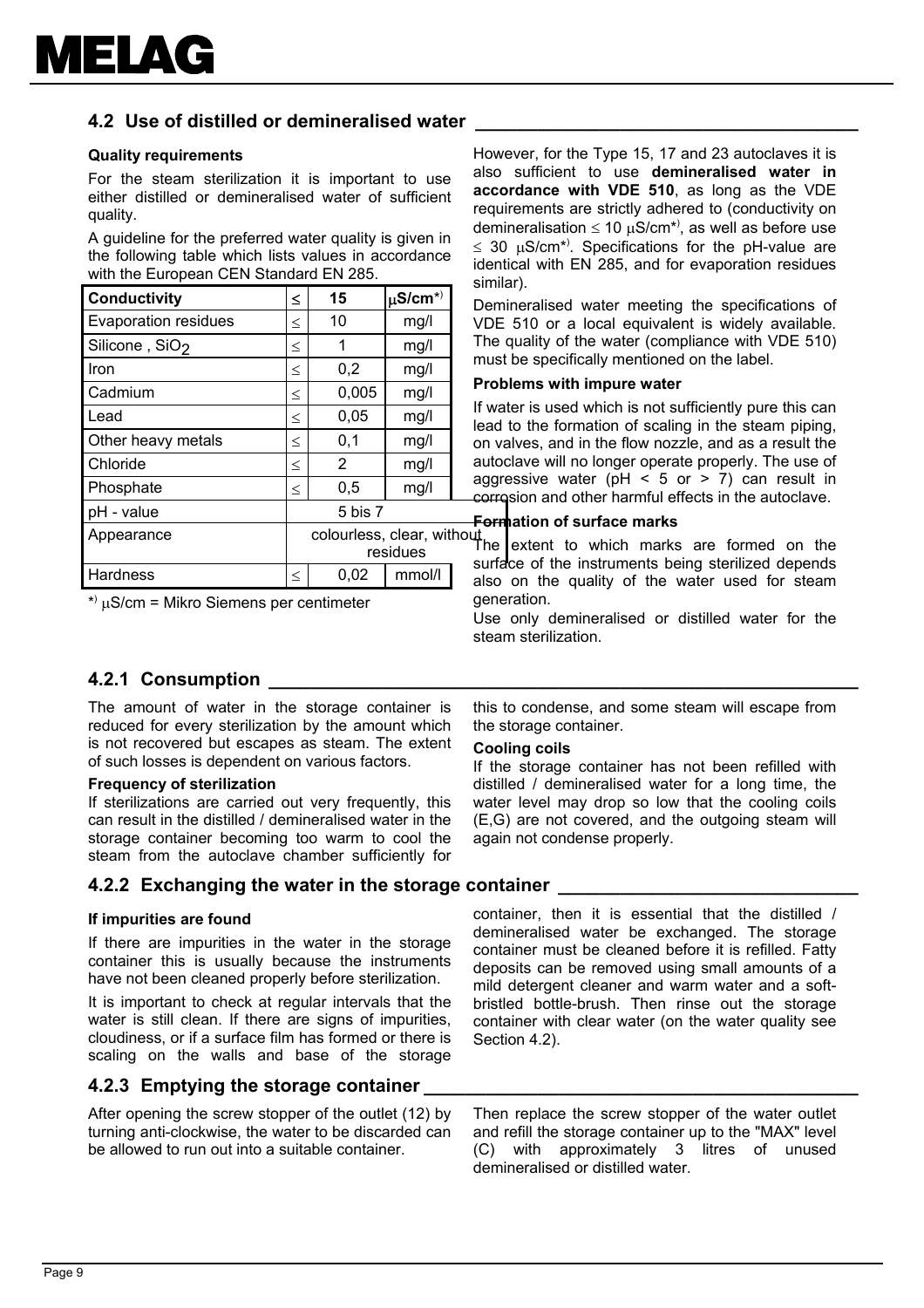## <span id="page-10-0"></span>**5 Notes on operating malfunctions**

The following notes on operating malfunctions are intended to help with repairing small defects or to

## <span id="page-10-1"></span>**5.1 Low pressure reading from the pressure gauge**

After a sterilization, if the red maximum pressure indicator does not show at least the pressure corresponding to the program that has been selected, then the following points should be checked.

## **Connection to the power supply**

Is the autoclave connected to the mains power supply, and is the power switched on? When the timer is turned on the "Power" and "Heating" signal lamps should light up.

## <span id="page-10-2"></span>**5.2 Pressure reading from pressure gauge too high**

## **"Pressure swing"**

The most common cause of excessive pressure in the autoclave is the "pressure swing". This usually happens if the autoclave is still very hot from a previous sterilization and is then restarted with only a small load. This combination means that the heating causes the pressure to rise very rapidly so that the required pressure is reached before it has been physically possible to expel all the air from the chamber. This results in an additional increase in pressure until the overall pressure rises above the selected sterilization pressure. The steam in the chamber is not saturated, and the values shown on the pressure gauge (3) and thermometer (6) deviate from the values for the production of saturated steam. However, because all MELAG autoclaves are fitted with an electronic temperature control, the selected sterilization temperature will still not be exceeded and the "pressure swing" will balance itself out before the end of the sterilization period by the continued exclusion of air. This can be determined by checking that the reading of the pressure gauge (white indicator) 5 minutes before the end of the program (2 bar program) is within the selected pressure range.

## **Pressure gauge**

dealer / depot / customer services.

Is the pressure gauge (3) working properly? If the thermometer (6) is showing a temperature that is appropriate for the selected program, but the pressure gauge is not showing any pressure reading, then the pressure gauge is probably defective. In order to generate dry steam, at a temperature of 134°C there should be a pressure of 2.0 bar. Otherwise, the pressure gauge may need to be exchanged.

describe problems in more detail to the authorised

## **Max. pressure indicator is sticking**

If the red maximum pressure indicator gets stuck, it can obstruct the moving indicator of the pressure gauge (3). If the max. pressure indicator then suddenly becomes unstuck, the momentum can send it some way past the correct pressure reading. In this case it might, for example, appear to indicate that there had been a maximum pressure of 4.5 bar, even though the pressure had in fact been normal throughout the sterilization. This can be checked by observing the pressure gauge during a sterilization cycle.

## **Clogging of the flow nozzle**

If instruments are not prepared carefully before sterilization, this can result in partial or total blockage of the flow nozzle (B). During the heating up phase air is expelled through this nozzle. If it is totally or partially blocked then the air that remains in the autoclave chamber exerts an additional partial pressure during the sterilization phase. The flow nozzle can be unblocked carefully using a wire or similar instrument with a diameter of less than 0.5 mm. An indicator of a clogged flow nozzle and residual air in the autoclave chamber is a thermometer reading of less than 134 °C for a pressure gauge reading of 2 bar or higher.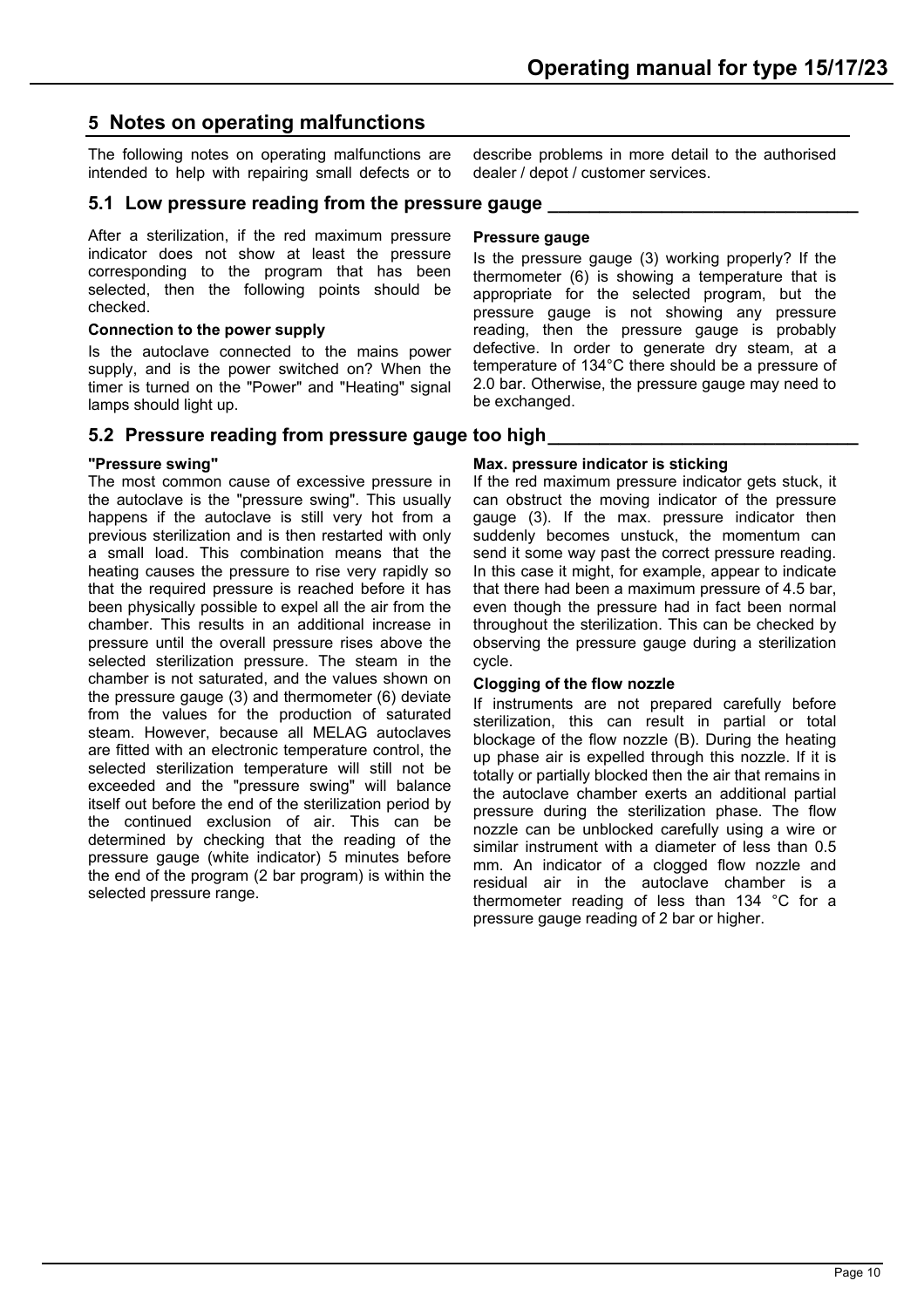

## <span id="page-11-0"></span>**5.3 Pressure reading too low**

#### **Load**

If the autoclave has a load that is appreciably above the maximum load specified in the technical data section (1.2) then it will take longer to heat up and as a result there will not be sufficient time for the actual sterilization process, or the necessary pressure may not be reached at all. The specified maximum load (see Section 1.2) should therefore never be exceeded.

#### **Breaks between sterilization**

If the break between sterilization cycles is less than 30 minutes, then too much heat will be retained in the autoclave and the heater will switch off too early, so that the necessary pressure will either not be reached, or will not be maintained throughout the sterilization phase.

## <span id="page-11-1"></span>**5.4 Overheating in the Chamber**

Overheating is almost always a result of insufficient water in the autoclave chamber.

If your autoclave overheats:

- Switch the power off
- Turn the timer knob to "0"
- Open the door and leave it to cool for half-anhour

Before starting operations again check for the following possible causes and take appropriate steps.

#### **Flow nozzle**

If instruments are not prepared properly for the sterilization then the distilled / demineralised water and thus also the steam will contain impurities and after frequent use of the autoclave or after a long period, the flow nozzle (B) will become worn by the passage of the solid particles and its diameter will be increased. This can lead to an excessive loss of steam. The flow nozzle must be replaced.

#### **Solenoid valves**

Soiling as a result of inadequate preparation of instruments can leads to leaks through the solenoid valves for the water inlet and the rapid pressure release.

#### **Rapid pressure release**

If there is a leak of the solenoid valve for the rapid pressure release then during the pressure phase steam or water droplets form at the end of the cooling loop for the rapid pressure release (G). If a lot of steam or water is emitted then the solenoid valve is defective, or dirt particles have collected on

#### **Safety valve**

Is the safety valve (D) leaking? The safety valve is located in the storage container underneath the "Max" water level marker. If it is already releasing steam when the pressure gauge shows 2.5 bar or less, then the safety valve should be replaced.

#### **Timer knob**

If the timer knob (8) is turned too quickly and forced past the stopper then this can lead to the knob rotating relative to its axis. In this case the timer will no longer point to the correct time. Does the knob point exactly to the "0" when the autoclave is switched off? To adjust this, lift the cap on the timer knob, and loosen the fastening nut slightly (do not remove it!). Reposition the knob, retighten the nut and replace the cap.

the seal of the solenoid valve which the maintenance technician will be able to remove.

#### **Water inlet**

If there is a leak of the solenoid valve for the water inlet then during the phase of pressure increase air bubbles will be seen forming at the filter of the water inlet (F). It is often possible to remove a dirt particle from the seal of the solenoid valve that is responsible for causing the leak as follows: After reaching the maximum possible pressure, the switch for the water inlet (9) can be turned on and the steam flowing through the solenoid valve will blow the seal clean. This leads to a loss of pressure in the chamber. It is very important that after the switch has been returned to the "0" position, the timer is also turned back to "0". Otherwise the shortage of water or of steam in the chamber can lead to overheating.

#### **Timer knob**

The timer knob (8) no longer has the correct alignment (see Section 5.3).

#### **Textiles**

Textiles retain large quantities of condensed steam, so that when they are being sterilized it is very important to ensure that the autoclave is not overloaded (for maximum load, see above, 1.2).

#### **Safety valve**

The safety valve is located in the storage container under the MAX water level marker. If it already releases steam when the pressure gauge is reading less than 2.5 bar then it must be exchanged.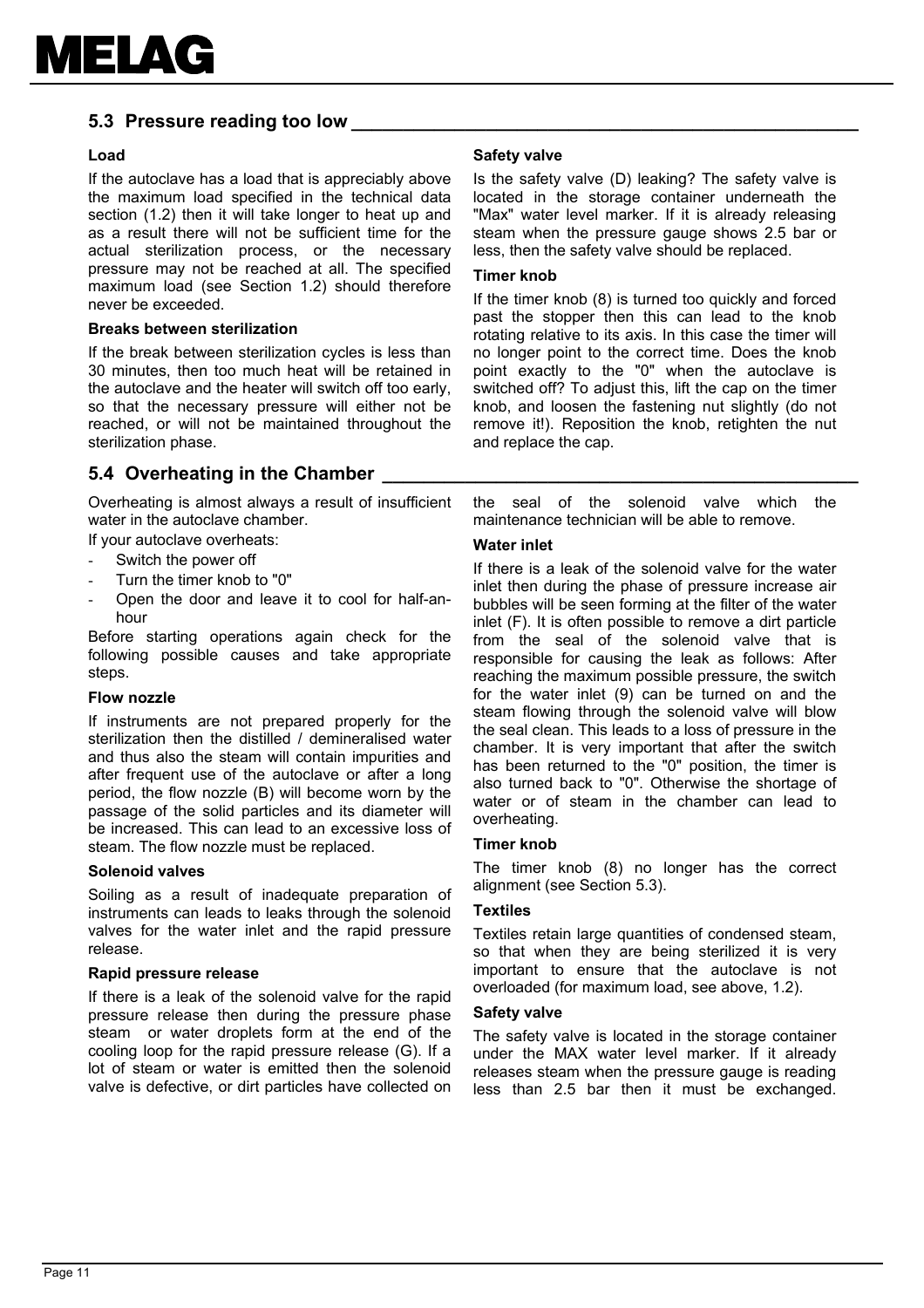## <span id="page-12-0"></span>**5.5 Residual water in the chamber**

A small amount of residual water in the autoclave chamber is unavoidable. As the chamber cools down, steam in it condenses on those parts which cool first (door, chamber floor).

Larger amounts of residual water can have various causes:

## **Chamber filter**

After completion of the operating cycle a small amount of water remains in all MELAG autoclaves, which serves during the sterilization to prevent overheating of the steel chamber vessel. At the end of the time set for the cycle using the timer switch, the water will be pressed down with the outflowing steam back into the water storage container. A filter is installed at the outlet to prevent dirt and impurities from entering into the piping system, and if this becomes clogged then a residual amount of water will remain in the chamber.

## **Solenoid valve - Water inlet**

If instruments have not been prepared properly then dirt and impurities can prevent the solenoid valve of the water inlet from closing properly so that small drops of water still enter the chamber from the storage container after the sterilization. In this case, this is not actually residual water. This can be checked by removing the tray rack assembly and wiping the chamber out with a dry cloth. It should still be dry after some hours. If it is wet again, then the solenoid valve should be cleaned (see also 5.4. "Water inlet").

## <span id="page-12-1"></span>**5.6 Signal lamp 'Power' stays on continuously \_\_\_\_\_\_\_\_\_\_\_\_\_\_\_\_\_\_\_\_\_\_\_\_\_\_\_\_\_\_\_\_\_\_**

The "Power" signal lamp (5) lights continuously, and the "Heating" signal lamp (7) lights at intervals. The pressure gauge shows a pressure of no more than 0.3 bar with the door closed after the timer

## <span id="page-12-2"></span>**5.7 Signal lamp 'Power' doesn't light up**

The "Power" signal lamp (5) does not light up although there is a power supply to the mains socket. The autoclave does not work and there are no displays. This can occur if one of the screw-in

## <span id="page-12-3"></span>**6 Safety instructions**

After opening the door of the autoclave do not touch exposed metal parts. **These may be hot and could cause burns!** To remove and handle hot trays you should use a tray lifter, and for other<br>sterilization containers use suitable hand sterilization containers use suitable hand protection.

Empty the water storage container before any transport, do not tilt the autoclave if it is filled with water.

Do not open the door until the pressure in the autoclave has been equalised (pressure gauge

switch has switched off (8). Check the "Drying" switch (4) and if appropriate switch it to "0". The pressure should then decline, and both signal lamps go out. The door can then be opened.

fuses (on the rear-side of the autoclave) has blown as a result of a short-circuit in the autoclave. As this malfunction can indicate a serious fault, you should inform customer services.

display shows "0"): Small amounts of residual steam may be released from the autoclave chamber when the door is opened.

The autoclave may only be serviced by persons authorised by MELAG, using original spare parts. Before opening the enclosure of the autoclave ensure that the plug is removed from the mains power socket.

**This autoclave is not suitable for the sterilization of liquids**.

## <span id="page-12-4"></span>**7 Taking the autoclave out of operation/Transport/Re-installation**

When taking the autoclave out of operation for a longer period or before transportation of the autoclave proceed as follows:

- Disconnect from the mains power supply and allow the autoclave to cool down
- Empty the water from the storage container by opening the "Outlet" valve (12).
- If the autoclave is to be transported with tray rack and/or trays in place, then place a foam

sheet or similar protection between the door and the pressure chamber to avoid scratching and other damage.

After moving it to another location or after repairs, then reinstall the autoclave in accordance with the "installation" procedure (see above).

**Note! To avoid damage during transport use the original packing for the autoclave.**